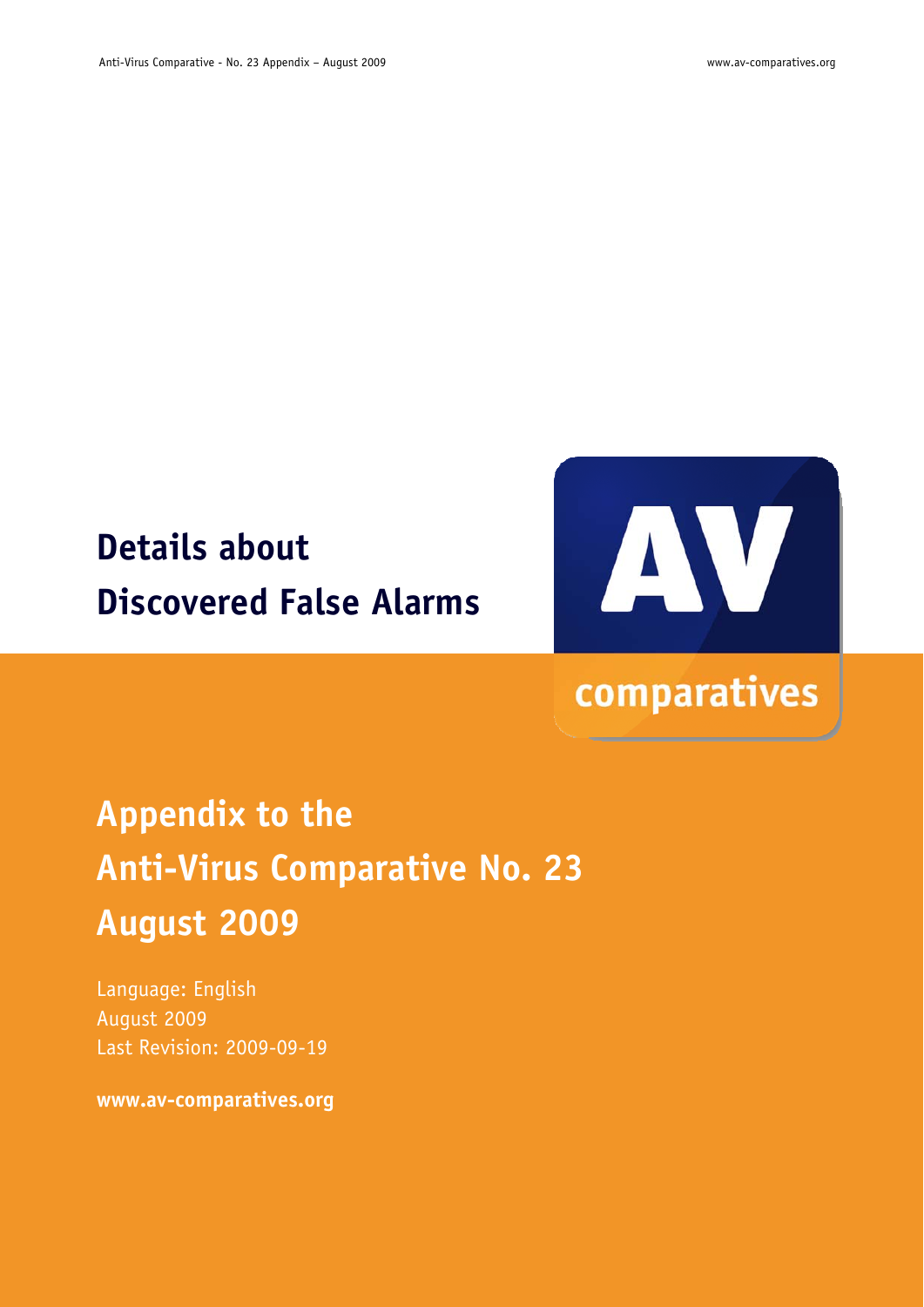#### **Details about the discovered false alarms**

With AV testing it is important to measure not only detection capabilities but also reliability - one of reliability aspects is certainly product's tendency to flag clean files as infected. No product is immune from false positives (FP's) but there are differences among them and the goal is to measure them. Nobody has all legitimate files that exist and so no "ultimate" test of FP's can be done. What can be done and is reasonable, is to create and use a set of clean files which is independent. If on such set one product has e.g. 100 FP's and another only 50, it is likely that the first product is more prone to FP's than the other. It doesn't mean the product with 50 FP's doesn't have more than 50 FP's globally, but important is the relative number.

All listed false alarms were reported and sent to the Anti-Virus vendors for verification and are now already fixed. False alarms caused by unencrypted data blocks in Anti-Virus related files were not counted. If a product had several false alarms belonging to the same software, it is counted here as only one false alarm. Cracks, keygens, etc. or other questionable applications and tools, as well as FP's distributed by vendors or other non independent sources are not counted here as False Positives.

Below you will find the false alarms we observed in our independent set of clean files. Red entries highlight false alarms on files with valid digital signatures.

#### **BitDefender**

False alarm found in some parts of **Detected as** HotCorners package Trojan.Generic.1232219 Notepad2 package Trojan.Generic.2191426 TorChat package Gen:Trojan.Heur.km5@@hk@5Ve z-Cron package Trojan.Generic.1760814

Bitdefender had 4 false alarms.

#### **eScan**

False alarm found in some parts of **Detected as** HotCorners package Trojan.Generic.1232219 Notepad2 package Trojan.Generic.2191426 TorChat package Gen:Trojan.Heur.km5@@hk@5Ve Z-Cron package Trojan.Generic.1760814

eScan had 4 false alarms.

#### **F-Secure**

False alarm found in some parts of **Detected as** HotCorners package Trojan.Generic.1232219 Notepad2 package Trojan.Generic.2191426 TorChat package General According to the General Gen:Trojan.Heur.km5@@hk@5Ve Z-Cron package Trojan.Generic.1760814

F-Secure with default settings had 4 false alarms.

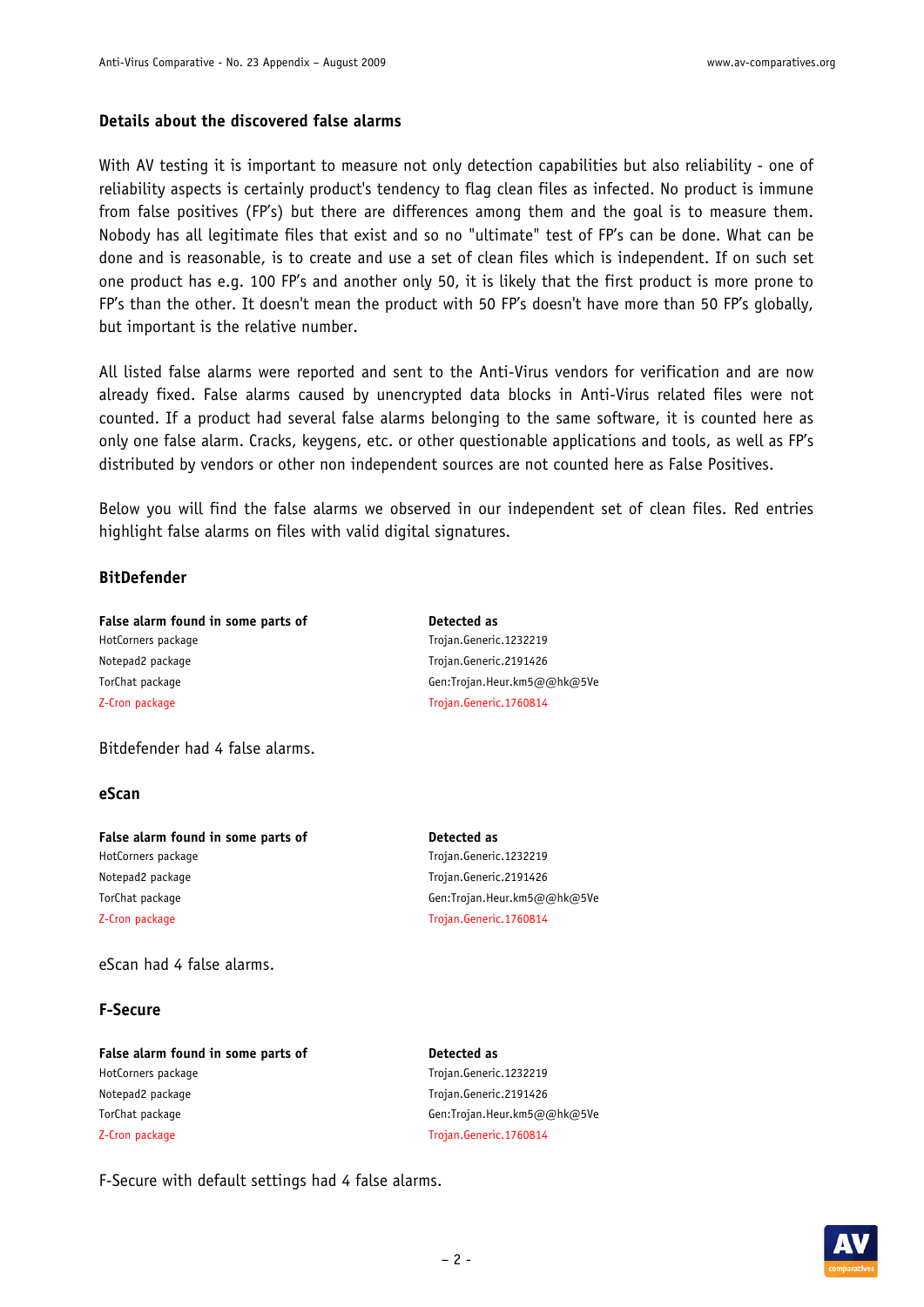### **Microsoft**

#### False alarm found in some parts of **Detected** as

XPoptimal package Trojan:Win32/FakeCog

### Microsoft OneCare had 5 false alarms.

#### **Avast**

### False alarm found in some parts of **Detected as**

FreeFile package Win32:Trojan-gen {Other} QuickID package and the control of the Win32:Trojan-gen {Other} RAMSaverPro package Win32:Trojan-gen {Other} SystemSafetyMonitor package Win32:Trojan-gen {Other} WeaponQuickSwap package Win32:Trojan-gen {Other}

#### Avast had 5 false alarms.

### **AVG**

#### False alarm found in some parts of **Detected as**

Burnintest package and a state of the BackDoor.Agent.HH EasyBurning package Generic10.AENO HotCorners package details and the Dropper.Generic.AOSI NokiaUnlocker package Generic13.ACMS Notepad2 package Logger.HJF Spysweeper package and a state BackDoor.Delf.BVF VistaBootPro package Win32/Heur WISOGeld package SHeur2.UNK

### AVG had 8 false alarms.

### **Kaspersky**

#### False alarm found in some parts of **Detected as**

PDF555 package Worm.Win32.Generic

RocketLife package Trojan-Downloader.Win32.Generic

#### Kaspersky had 8 false alarms.

Copernic package and a state backdoor: Win32/Harvester.J MultiSpeak package TrojanDropper: Win32/SE PCWizard package TrojanDownloader:Win32/Agentsmall.H RunAs package Trojan: Win32/Killfiles.AG

- 
- 

## Browster package Trojan.Win32.Generic EasyBurning package SuspiciousPacker.Multi.Generic NoURL package Trojan.Win32.StartPage PowerStrip package and a strategies between the Backdoor.Win32.Hupigon.dijh QDir package Trojan.Win32.Krament.fn Quuuiz package Trojan-Banker.Win32.Banker.afwk

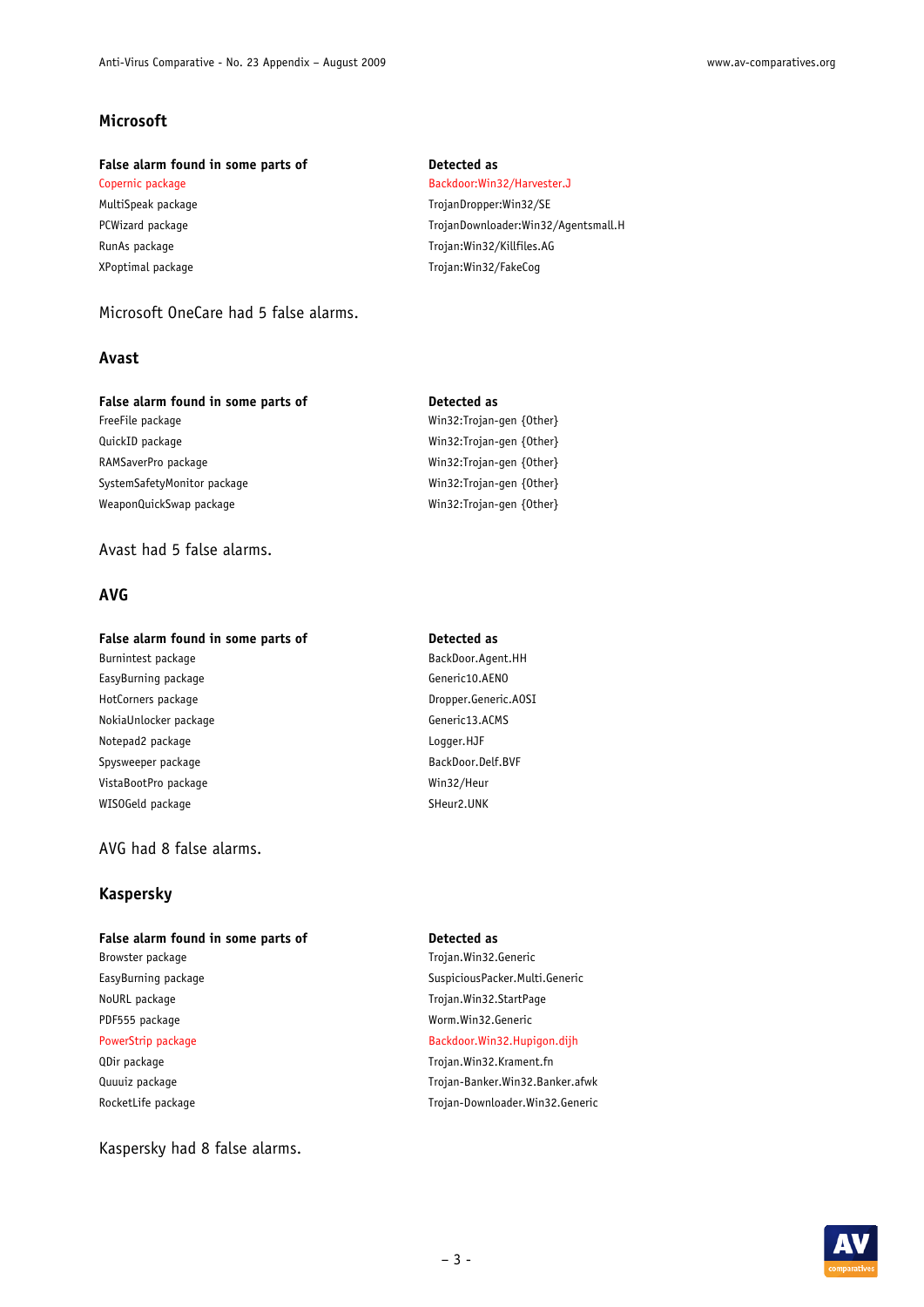### **G DATA**

#### False alarm found in some parts of **Detected** as

HotCorners package Trojan.Generic.1232219 Notepad2 package Trojan.Generic.2191426 QuickID package **Win32:Trojan-gen** {Other} RAMSaverPro package Win32:Trojan-gen {Other} SystemSafetyMonitor package Win32:Trojan-gen {Other} WeaponQuickSwap package Win32:Trojan-gen {Other} Z-Cron package Trojan.Generic.1760814

#### G DATA had 9 false alarms.

#### **ESET**

#### False alarm found in some parts of **Detected as**

GDSChild package NewHeur\_PE Gnumeric package Win32/Oficla.D iZArc package Win32/Statik MWConn package and the Min32/Genetik RestoreIt package Win32/Genetik Taskman package Win32/Spy.Agent TransMac package TransMac package Win32/Agobot TickerMyMail package NewHeur\_PE WinPT package and the control of the Win32/Genetik Zoot package NewHeur\_PE

#### ESET NOD32 had 12 false alarms.

#### **Symantec**

#### False alarm found in some parts of **Detected as**

0190warner package Suspicious.MH690.A AutoStartAdmin package and states and suspicious.MH690.A Blinkx package Suspicious.MH690.A CableMon package CableMon package Suspicious.MH690.A CPUControl package and the control of the Downloader FolderDrive package Suspicious.MH690.A HotCorners package W32.Swich Iron package Suspicious.MH690.A PDFtk package Suspicious.MH690.A PopUpBlocker package Suspicious.MH690.A SliceAndSave package Suspicious.MH690.A TaskMan package Infostealer.Gampass UpdateOMatic package W32.SillyFDC

- FreeFile package **Win32:Trojan-gen** {Other} TorChat package Gen:Trojan.Heur.km5@@hk@5Ve
- Blinkx package Win32/Genetik ClockX package Win32/TrojanDownloader.Esepor

Symantec Norton Anti-Virus had 13 false alarms.

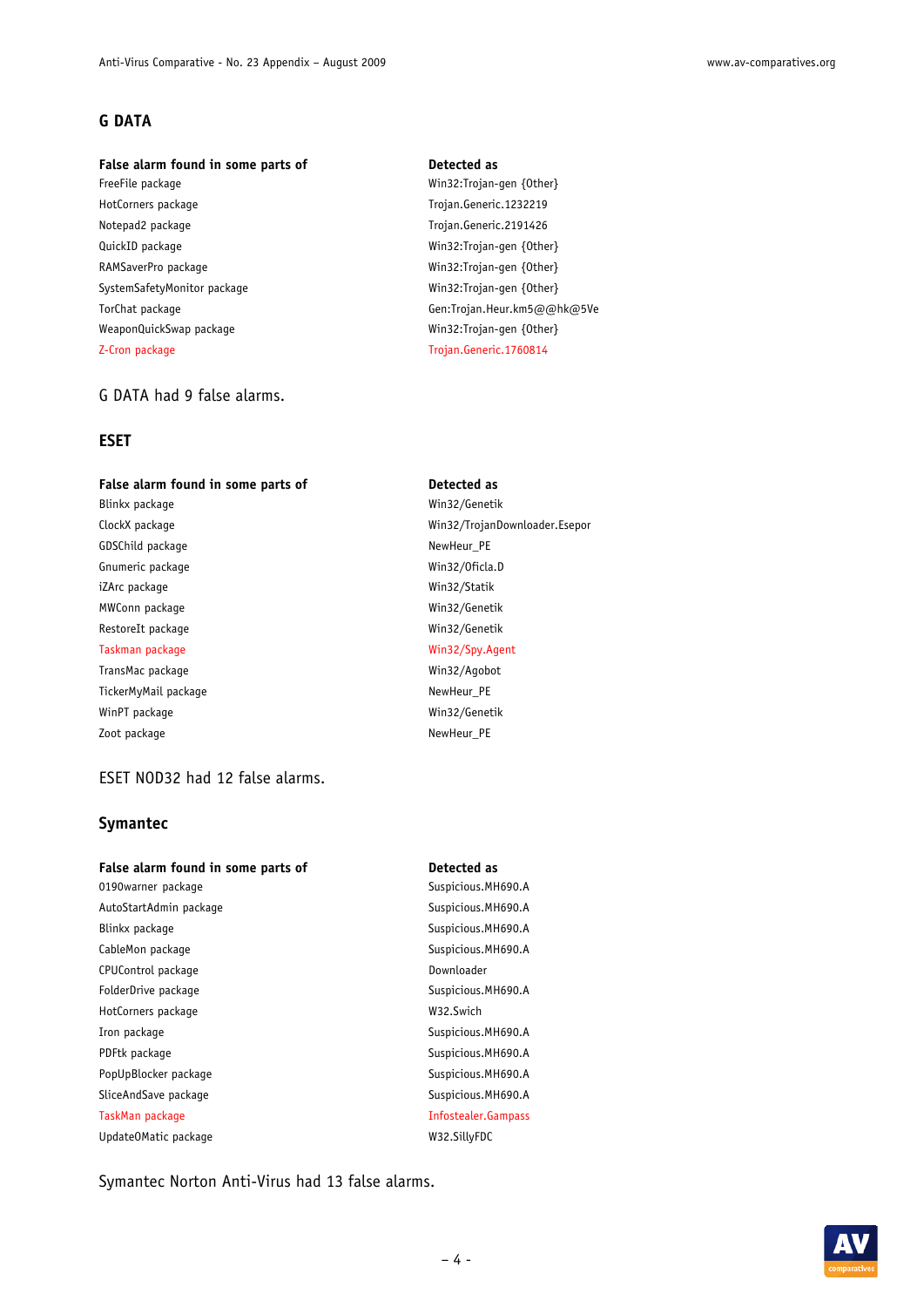### **AVIRA**

#### False alarm found in some parts of **Detected** as

Amole package **HEUR/Malware** Binary package TR/Banker.172032.D CBInk package and the control of the HEUR/Crypted Docserver package TR/ATRAPS.Gen EasyBurning package TR/Spy.345520 EmailArchitect package **HEUR/Malware** Ewido package TR/Agent.53312

LogAnalysa package data bere di terbesar para para DR/Delphi.Gen LoginCtrl package extension of the HEUR/Malware Outlookers package extensive proposed and the HEUR/Malware PerlGnom package extending the extending the HEUR/HTML.Malware PreisHai package TR/Dropper.Gen ShowShifter package **HEUR/Malware** HEUR/Malware SpamAware package TR/Dldr.Delf.idv SpiceWorks package https://www.malware.com/induction-spiceWorks package TrojanRemover package **HEUR/Malware** HEUR/Malware Unyte package TR/Spy.Gen VistaBootPro package PCK/YodaProt WhatSpeed package TR/Dropper.Gen WinPcap package W32/Tiraz.A

#### AVIRA had 21 false alarms.

#### **Sophos**

#### False alarm found in some parts of **Detected as**

3DScreensaver package Mal/Generic-A AcousticalMP3 package Mal/Generic-A AdNuke package and a strategies of the Mal/Generic-A AntiSpamware package Mal/Behav-034 Anti-Trojan package Mal/VB-A

#### Auralog package and a state of the Mal/Generic-A

AutoHotKey package Mal/Generic-A BMKBuddy package Mal/Generic-A CDDVDBurner package details and the Mal/Generic-A CL08 package Mal/Generic-A CPUControl package Mal/Generic-A EasyBurning package and the Mal/Generic-A Ewido package **Mal/Generic-A** GPSPhoto package Mal/Generic-A HTMLTranslator package Mal/HckPk-A MultiInstall package Mal/Generic-A PCWizard package and a state of the Mal/Emogen-AA RAIDE package and a metal of the Mal/Generic-A RegCool package and the matrix of the Mal/Generic-A Skype package Mal/Packer SpamAware package Mal/Generic-A

AcousticalMP3 package TR/Downloader.Gen

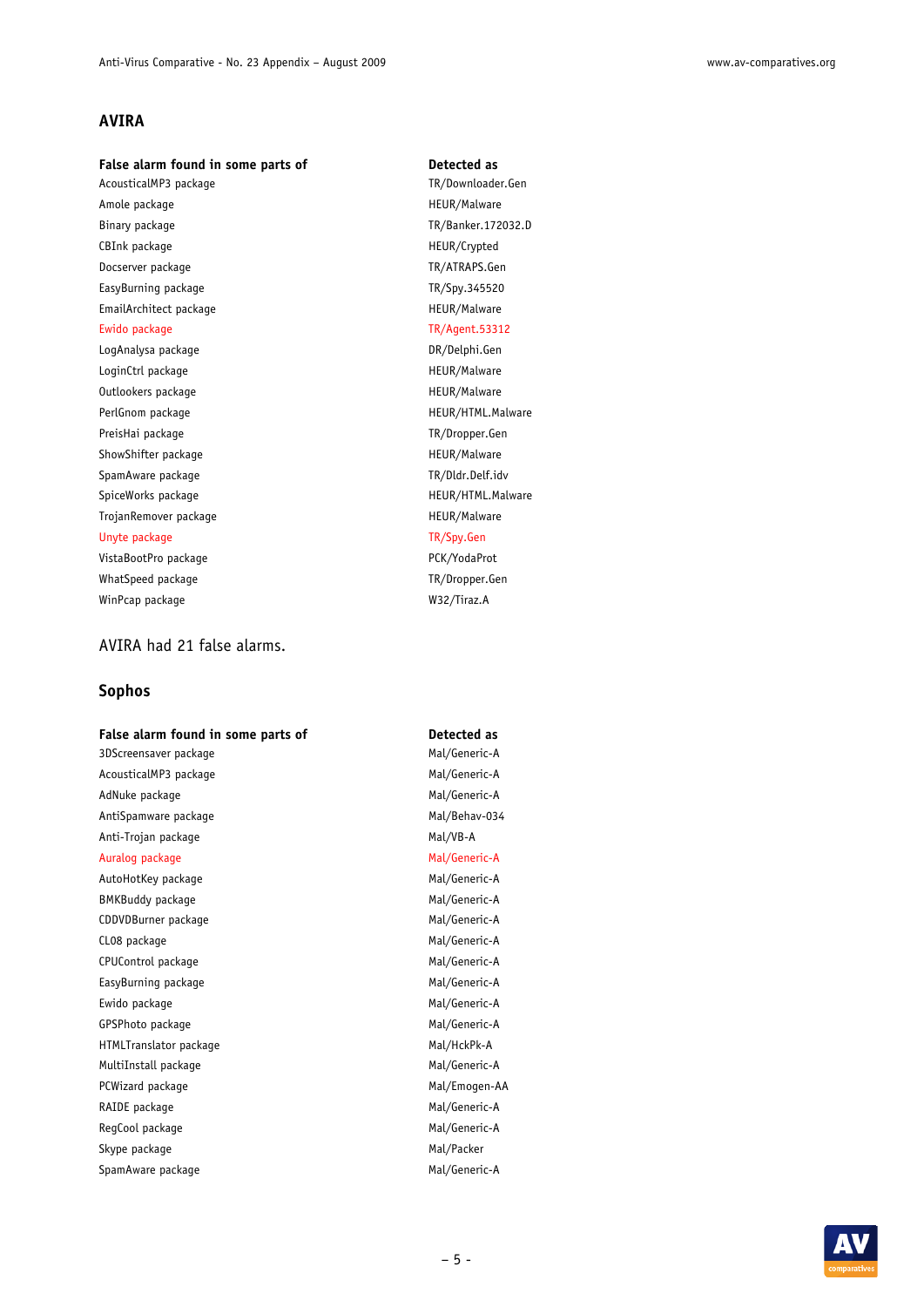| SpamBully package         | Mal/Behav-058 |
|---------------------------|---------------|
| SuperGee package          | Mal/Behav-150 |
| TransMac package          | Mal/Generic-A |
| VideoExpress package      | Mal/Generic-A |
| VirusExterminator package | Mal/Behav-053 |
|                           |               |

Sophos had 26 false alarms with default settings. As Sophos is a product for corporate users, which computers are managed by an administrator, the above discovered FP's are not a very big issue. These files are technically FP's, but the administrators most likely would like to know about the presence of those applications.

### **McAfee**

| False alarm found in some parts of | Detected as             |
|------------------------------------|-------------------------|
| ADO package                        | W32/Generic.worm!im     |
| AmoKDVDShrinker package            | Generic.dx              |
| AutoFeedback package               | Artemis!CA53549034FA    |
| BenchEmAll package                 | W32/Mental              |
| Bestprice package                  | New Malware.hi          |
| Browster package                   | Artemis!1D920941DDEC    |
| CopyPod package                    | Artemis!13AB048544B9    |
| CPUControl package                 | Artemis!97D34621172D    |
| DPwiper package                    | Suspect-26!F6918B4678C3 |
| DupFinder package                  | Artemis!B5B43C0CF59C    |
| EasyBurn package                   | Generic.dx              |
| EQSecure package                   | Suspect-02!7CF55681A34E |
| FBReader package                   | Artemis!A4EC189CEC9A    |
| FileZilla package                  | Artemis!A6320A09363B    |
| FreshDow package                   | New Malware.hi          |
| FZ package                         | Artemis!C8485B24B775    |
| GetIt package                      | w32/autorun.worm.ac     |
| HotCorners package                 | Generic.dx              |
| MyUSB package                      | New Malware.hi          |
| NetMeter package                   | Artemis!D46B8D7F38A6    |
| PaperOffice package                | W32/Generic.worm!im     |
| PSPVideoExpress package            | Artemis!1E207D0A2C1D    |
| RealTimeBrowser package            | Artemis!4AA7FF6C7662    |
| RegistrySystemWizards package      | Artemis!0BAF3AC9FC5B    |
| RightFTP package                   | New Malware.hi          |
| RoboFormConverter package          | New Malware.bx          |
| Sateirac package                   | New Malware.hi          |
| SimplyZip package                  | Generic.dx!bj           |
| SpamAware package                  | Downloader.gen.a        |
| SpywareRemoval package             | Generic PWS.bw          |
| SSC package                        | W32/Spybot.worm.gen     |
| StickSecurity package              | Artemis!5E2E76FF44D6    |
| SysReport package                  | Suspect-02!8A22063660D5 |
| TaskMan package                    | <b>PWS-LDPinch</b>      |
| TransMac package                   | Generic BackDoor        |
| UBCD package                       | Generic.dx              |
| VideoSplitter package              | New Malware.hi          |
|                                    |                         |

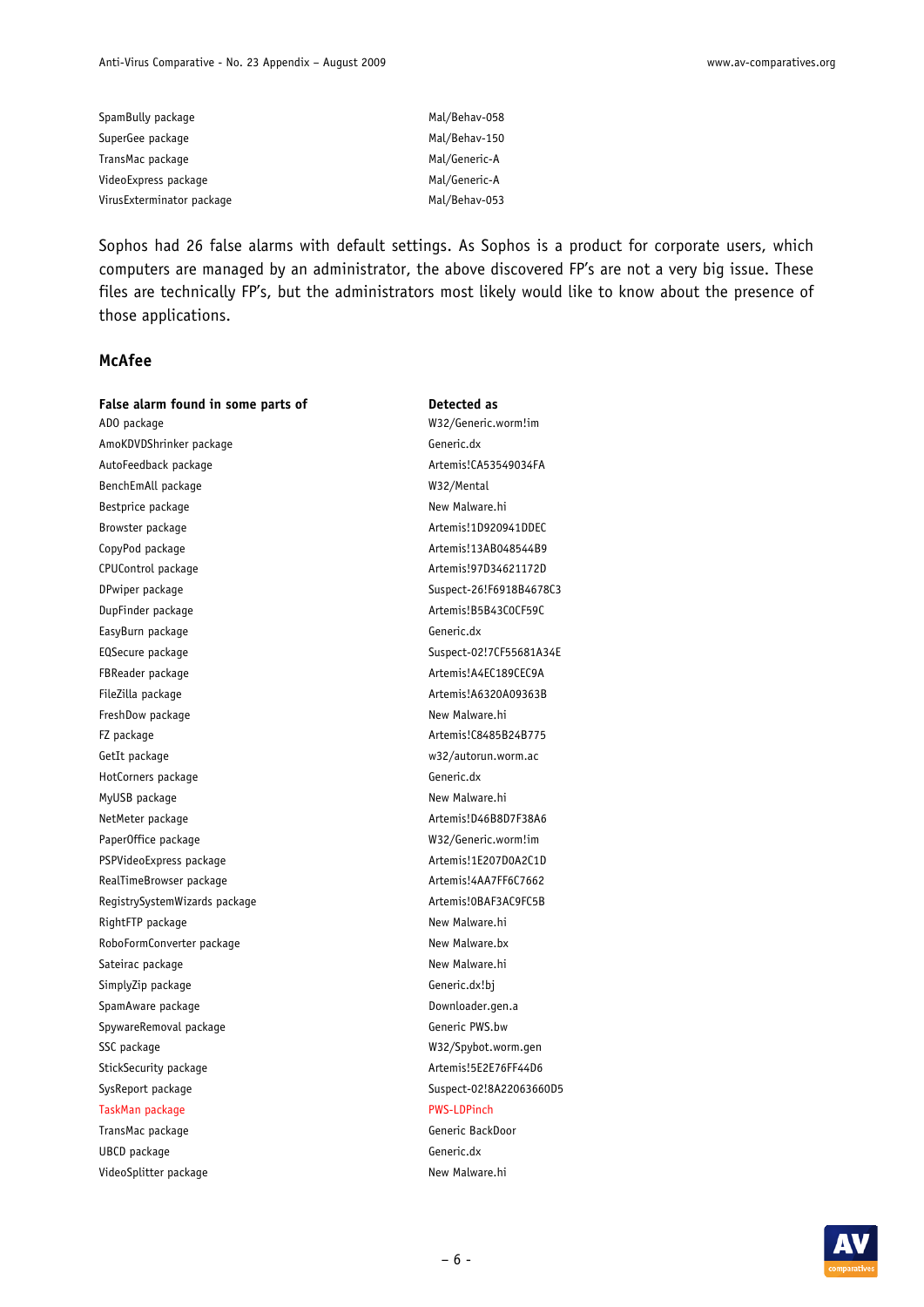YAW package **Generic Delphi** 

VuPlayer package Suspect-02!F97A36AC959C WinAmp package Artemis!1D20BA239375 WSA package and artemis!5E804BE94D94

McAfee with in-the-cloud had 41 false alarms. McAfee without in-the-cloud had 26 false alarms.

#### **TrustPort**

False alarm found in some parts of **Detected as** ACS package W32/Hupigon.BQJM AmericanConquest package Sohanad.BCW AmoKDVDShrink package W32/Packed Upack.A Burnintest package and a set of the BackDoor.Agent.HH CDDVDBurning package W32/Packed\_NsPack.I CFOSSpeed package W32/PCClient.GCB CometBrowser package W32/Delf.AXSP CPUz package W32/Malware.GKXE CreateMovie package W32/Smalldoor.EQXJ CyberGhost package W32/DLoader.0QAA EasyBurning package W32/Packed\_Upack.A FolderDrive package W32/Obfuscated.H3!genr HotCorners package and a metal of the Dropper.Generic.AOSI Kazaa package W32/Packed\_PeX.B Miranda package W32/Packed Upack.H NetNak package W32/Crypto.AC NokiaFree package strategies and suspicious suspicious suspicious suspicious suspicious substitution of the Suspicious substitution of  $S$ uspicious substitution of  $S$ uspicious substitution of  $S$ uspicious substitution of NoMansLand package Smalltroj.NBRB Notepad2 package Logger.HJF OpenFiles package W32/Obfuscated.H11!genr Outpost package W32/Smalltroj.EHLA PowerBullet package Malware.EVNW Recolored package Malware.BHVX RegCool package and a structure between the Bifrose.ASTP RocketLife package W32/Downloader RouterSyslog package W32/Packed\_Upack.A Skype package W32/Packed\_PeX.B SmartProtectorPro package W32/Malware.DEKW SpamAware package W32/Delf.CEJI SpamKiller package W32/Smalltroj.CQYR SpySweeper package W32/Delf.BSKH SSC package W32/Spybot.AHCY TransMac package W32/Madtol.AJ TurboLister package W32/Smalltroj.IFPQ UMRS package W32/Smalltroj.CFVR UnBrowster package W32/Malware VideoExpress package W32/Malware.CNJD WinPcap package and the Malware.CZKB WiNRAR package and the control of the DLoader.RZQX WinTK package W32/Malware WISOGeld package SHeur2.UNK

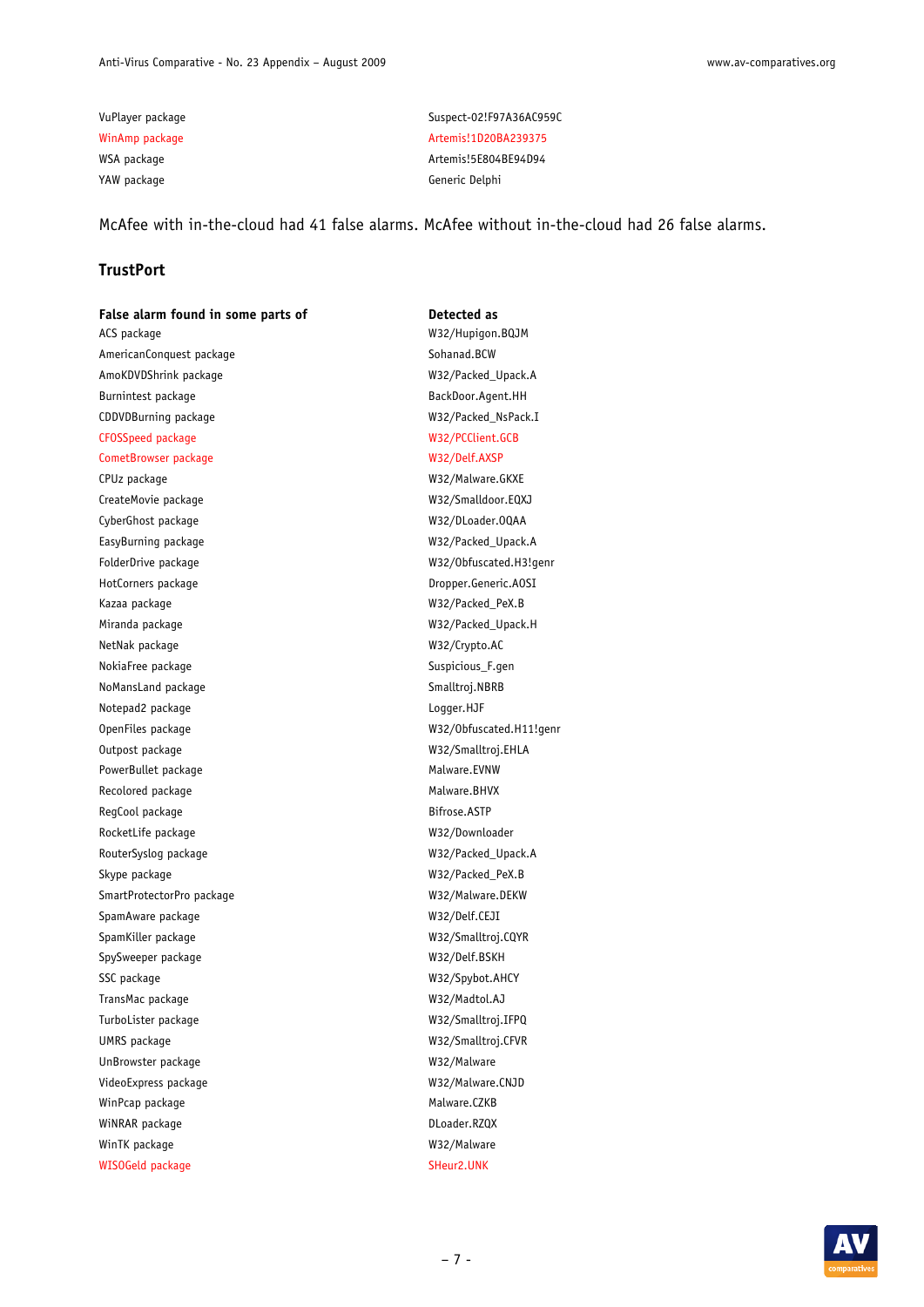#### XPTweaker package W32/DLoader.CQBK

#### TrustPort had 42 false alarms.

#### **Norman**

#### False alarm found in some parts of **Detected as**

ACS package W32/Hupigon.BQJM AmericanConquest package Sohanad.BCW AmoKDVDShrink package W32/Packed\_Upack.A CDDVDBurning package W32/Packed\_NsPack.I CFOSSpeed package W32/PCClient.GCB CGWeb package W32/DLoader.0QAA CometBrowser package W32/Delf.AXSP CPUz package W32/Malware.GKXE CreateMovie package W32/Smalldoor.EQXJ CyberGhost package W32/DLoader.0QAA DVDBurner package W32/Malware.CNJD EasyBurning package W32/Packed\_Upack.A FolderDrive package W32/Obfuscated.H3!genr Kazaa package W32/Packed\_PeX.B Miranda package W32/Packed\_Upack.H NetNak package W32/Crypto.AC NokiaFree package Suspicious\_F.gen NoMansLand package Smalltroi.NBRB OpenFiles package W32/Obfuscated.H11!genr Outpost package W32/Smalltroj.EHLA PDFtk package W32/Packed\_Upack.A PowerBullet package Malware.EVNW Recolored package Malware.BHVX RegCool package and the state of the Bifrose.ASTP RocketLife package W32/Downloader RouterSyslog package W32/Packed\_Upack.A Skype package W32/Packed\_PeX.B SmartProtectorPro package W32/Malware.DEKW SpamAware package W32/Delf.CEJI SpamKiller package W32/Smalltroj.CQYR SpySweeper package W32/Delf.BSKH SSC package W32/Spybot.AHCY Towav package W32/Obfuscated.G!genr TransMac package W32/Madtol.AJ TurboLister package W32/Smalltroj.IFPQ UMRS package W32/Smalltroj.CFVR UnBrowster package W32/Malware VideoExpress package W32/Malware.CNJD WinPcap package and the Malware.CZKB WiNRAR package and the control of the DLoader.RZQX WinTK package W32/Malware XPTweaker package W32/DLoader.CQBK

Norman had 42 false alarms.

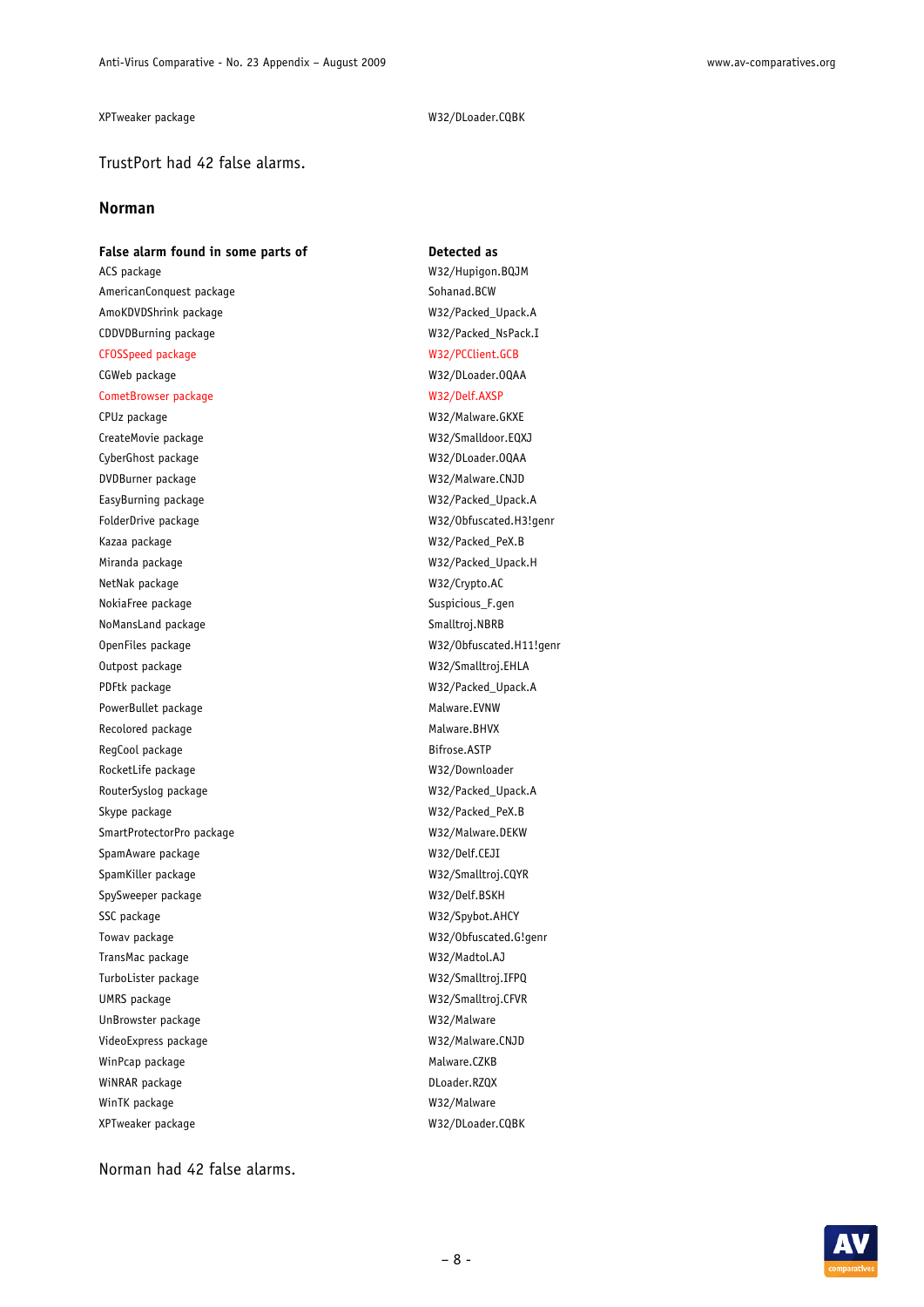### **Kingsoft**

#### False alarm found in some parts of **Detected as**

AddZip package Win32.Troj.Genome.196608 AIM package Win32.Troj.Taris.135168 ALZZip package Win32.Hack.PsKill.a.81920 AmoKDVDShrinker package Win32.Troj.Undef.2498560 AutoHotKey package Min32.Binder.ac.429653 CFOSSpeed package Win32.Hack.PcClient.1003520 ExPat package Win32.Troj.VB.22016 FlyingPicture package and the Win32.Troj.Agent.za.65261 Gawk package Win32.Troj.Neshta.284672 Lektora package Worm.Skybag.c.974848 MS Windows 2000 package Win32.Troi.Aegi.61712 MS Windows 2000 SP3 package Win32.Troj.Aegi.186640 MS Windows 2000 SP4 package Win32.Troj.Aegi.16656 Ms WMDiagnostic package  $H = 1$  Ms WMDiagnostic package Nero package Win32.Troj.Delf.542208 Outpost package and the Court of the Win32.Troj.Delf.344133 Patchscanner package Win32.Troj.Genome.516096 Perl package Win32.Troj.Neshta.117760 Picasa package Win32.Troj.Agent.4362240 Putty package **Montage Strategies and Strategies and Strategies** Worm.Nohoper.a.225280 Regmon package Worm.Beagle.192512 RegSnap package Win32.Troj.Genome.20992 RoboHelp package Win32.Troj.Undef.24576 SecurePoint package Win32.Hack.Ferat.54356 TransMac package Win32.Hack.Agobot.376832 Trillian package Win32.Troj.Agent.za.32768 USBaccess package Win32.Troj.Spenir.88064 Virtuoza package Win32.Hack.Delf.dn.884736

WinCommander package Win32.Troj.Taris.84992 WinRAR package Worm.Ganda.41040.40503

CoreMediaPlayer package Win32.TrojDownloader.List.uf.18432 CPUControl package Win32.TrojDownloader.Small.ei.1086464 DiagramDesigner package Win32.TrojDownloader.Unknown.zj.97280 EveOfDestruction package Win32.Troj.Unknown.az.196608 GIMP package GIMP package GIMP package  $W$ in32.Troj.HexzoneT.xe.221184 ImageAnalyzer package Win32.TrojDownloader.Unknown.zj.97280 MP3Test package Win32.TrojDownloader.Zlob.2084864 MS Windows 2000 SP2 package Win32.Troi.IRCBot.54d4.1118208 Nascar package Win32.Troj.Unknown.az.196608 PopimsAnimator package Win32.Troj.Unknown.zj.97280 RAIDE package and a metal controller winds are winder winds and winds PSWTroj.YBOnline.o.61440 SpamAware package Win32.TrojDownloader.Delf.126976 SUDG package Win32.Troj.Agent.b1dae.24516 TaskMan package Win32.PSWTroj.LdPinch.552960

Uptime package Win32.TrojDownloader.Small.oj.16384 VistaExit package Win32.Troj.mouseoutT.xd.49152 WinAmp package Win32.Troj.Sality.846848

Kingsoft had 47 false alarms.